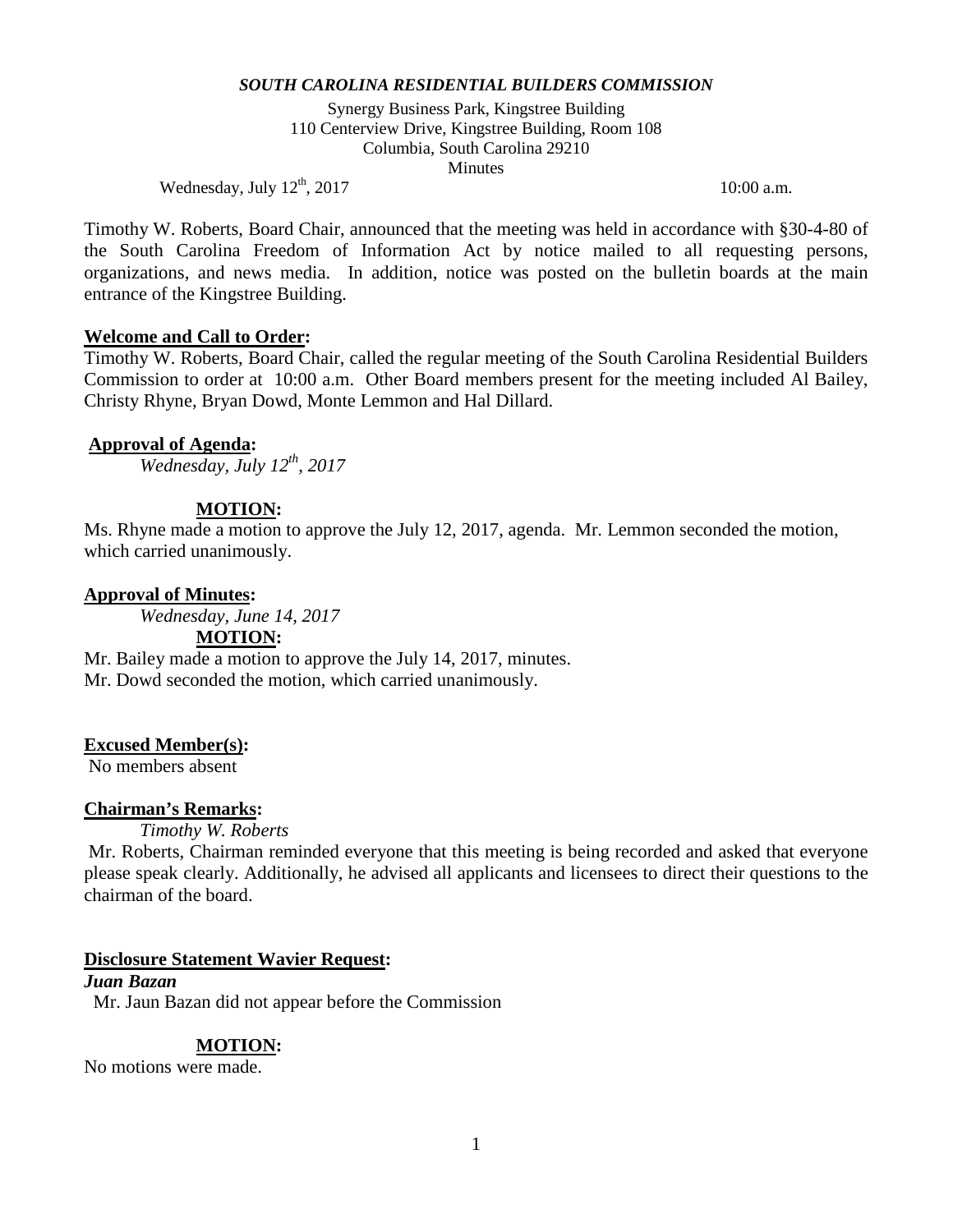Synergy Business Park, Kingstree Building 110 Centerview Drive, Kingstree Building, Room 108 Columbia, South Carolina 29210 **Minutes** 

Wednesday, July  $12^{th}$ , 2017 10:00 a.m.

# **Application/License Reviews:**

### *George Fisher*

The Commission held an application review regarding George Fisher. Mr. Fisher appeared before the Commission, present a witness Mr. Robert Hutzler and waived his right to counsel.

## **MOTION:**

Mr. Lemmon made a motion to allow Mr. Fisher to sit for the exam. Ms. Rhyne seconded the motion, which carried unanimously.

# *Michal Sienko*

The Commission held an application review regarding Mr. Michal Sienko. Mr. Sienko appeared before the Commission and waived his right to counsel

# **MOTION:**

Mr. Bailey made a motion to allow Mr. Sienko to sit for the exam. Ms. Rhyne seconded the motion, which carried unanimously.

## *John Thorne*

The Commission held an application review regarding Mr. John Thorne. Mr. Thorne appeared before the Commission and waived his right to counsel

## **MOTION:**

Mr. Dillard made a motion to allow Mr. Thorne to sit for the exam. Mr. Bailey seconded the motion, which did not carry unanimously. Mr. Dowd opposed.

## *David N Cooper*

The Commission held an application review regarding Mr. David N Cooper. Mr. Cooper appeared before the Commission and wavied his right counsel.

## **MOTION:**

Ms. Rhyne made a motion to allow Mr. Cooper to sit for the exam. Mr. Dowd seconded the motion, which carried unanimously.

## *Billy W Hill*

The Commission held an application review regarding Mr. Billy W. Hill. Mr. Hill appeared before the Commission and waived his right to counsel.

## **MOTION:**

Mr. Bailey made a motion to allow Mr. Hill to sit for the exam. Mr. Lemmon seconded the motion, which carried unanimously.

## *Mark A Woodman*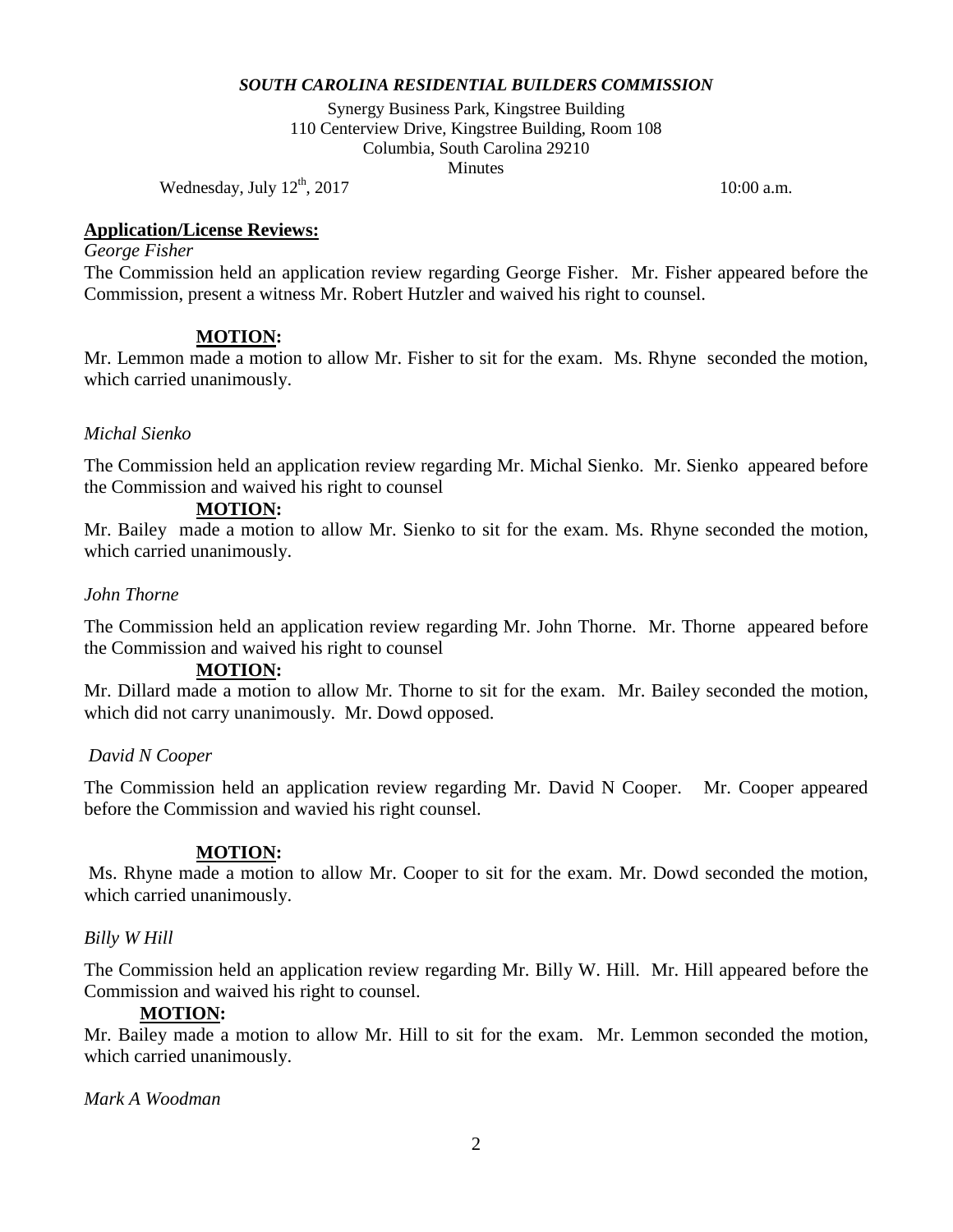Synergy Business Park, Kingstree Building 110 Centerview Drive, Kingstree Building, Room 108 Columbia, South Carolina 29210 **Minutes** 

Wednesday, July  $12^{\text{th}}$ , 2017 10:00 a.m.

The Commission held an application review regarding Mr. Mark A Woodman. Mr. Woodman appeared before the Commission and waived his right to counsel.

### **MOTION:**

Mr. Bailey made a motion to allow Mr. Woodman to sit for the exam. Ms. Rhyne seconded the motion, which carried unanimously.

## Thomas Allen

The Commission held an application review regarding Mr. Thomas Allen. Mr. Allen appeared before the Commision and waived his right to cousnel.

### **MOTION:**

Mr. Bailey made a motion to approve Mr. Allen for a specialty registration. Ms. Rhyne seconded the motion, which carried unanimously.

Willie J Smith Jr

The Commission held an application review regarding Mr. Willie J Smith. Mr. Smith appeared before the Commission and waived his right to cousnel

## **MOTION:**

Mr. Dillard made a motion to approve Mr. Smith for a specialty registration. Ms. Rhyne seconded the motion, which carried unanimously.

## *Eric Caulder*

The Commission held an application review regarding Mr. Eric Caulder. Mr. Caulder appeared before the Commission and wavied his right to counsel.

## **MOTION:**

Ms. Rhyne made a motion to allow Mr. Caulder to sit for the exam and should he receive a passing score and issued a Home Inspector's license he must comply with the conditions of supervision imposed on him by the South Carolina Department of Probation, Parole and Pardon. Mr. Dillard seconded the motion, which carried unanimously.

## *Dale Bollinger*

The Commission held an application review regarding Mr. Dale Bollinger. Mr. Bollinger appeared and waived his right to counsel.

## **MOTION:**

Mr. Bailey made a motion to allow Mr. Bollinger to sit for the exam. Mr. Dowd seconded the motion, which carried unanimously.

## **Reinstatements:**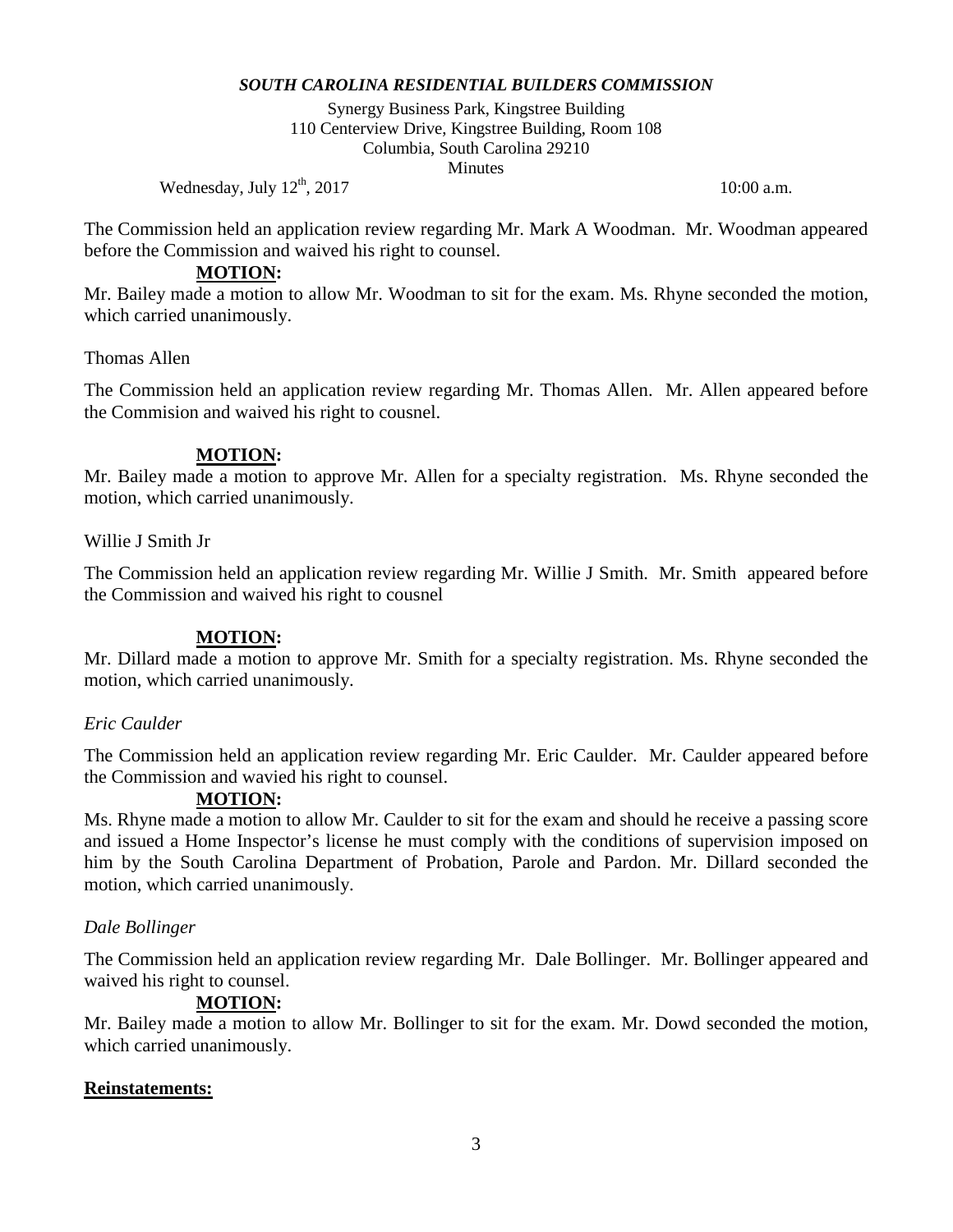Synergy Business Park, Kingstree Building 110 Centerview Drive, Kingstree Building, Room 108 Columbia, South Carolina 29210 **Minutes** 

Wednesday, July  $12^{th}$ , 2017 10:00 a.m.

### *John Prass*

The Commission held an application review regarding Mr. John Prass. Mr. Prass appeared before the Commission and waived his right to counsel.

### **MOTION:**

Mr. Bailey made a motion to approve Mr. Prass' Residential Builders license with the condition that at the 2018 renewal Mr. Prass must update the commission with the status of the Hometrust Bank Judgment. Ms. Rhyne seconded the motion, which carried unanimously.

## **Hearing Officer Recommendation – Final Order Hearings**:

*Launie Way (Case No.: 2016-136 and 2016-636)*

Mr. Way was not present at the hearing. Mr. Al Bailey was the hearing officer in the case and recused himself from the hearing. Mr. Daniel Gourley, Esq. represented the State and requested the Board uphold the Hearing Officer's Recommendation(s).

## **MOTION:**

Mr. Dowd made a motion to accept the Hearing Officer's recommendation(s). Mr. Lemmon seconded the motion, which carried unanimously.

*Garland Wright (Case No.: 2016-202)*

Mr. Wright was not present at the hearing. Mr. Al Bailey was the hearing officer in the case and recused himself from the hearing. Daniel Gourley, Esq. represented the State and requested the Board uphold the Hearing Officer's Recommendation(s).

#### **MOTION:**

Ms. Rhyne made a motion to accept the Hearing Officer's recommendation(s). Mr. Dillard seconded the motion, which carried unanimously.

#### *Troy M Goodwin (Case No.: 2016-4)*

Mr. Troy M. Goodwin was not present at the hearing. Mr. Al Bailey was the hearing officer in the case and recused himself from the hearing. Mr. Daniel Gourley, Esq. represented the State and requested the Board uphold the Hearing Officer's Recommendation(s).

## **MOTION:**

Ms. Rhyne made a motion to accept the Hearing Officer's recommendation(s). Mr. Lemmon seconded the motion, which carried unanimously.

#### *Mr. Al Bailey returned to the meeting*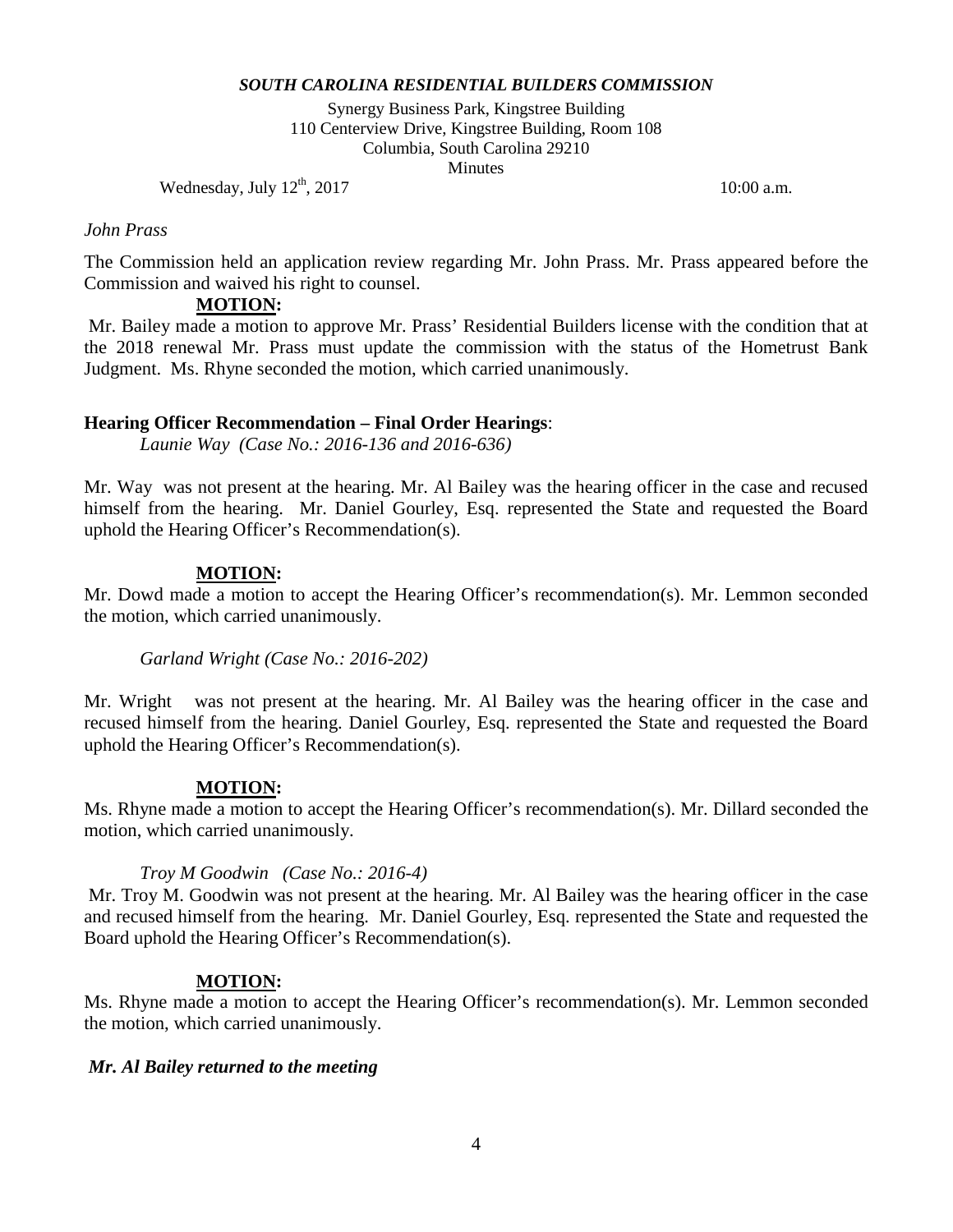Synergy Business Park, Kingstree Building 110 Centerview Drive, Kingstree Building, Room 108 Columbia, South Carolina 29210 **Minutes** 

Wednesday, July  $12^{th}$ ,  $2017$  10:00 a.m.

### *David Starkey (Case No.: 2015-230)*

Mr. David Starkey was not present at the hearing. Mr. Timothy Roberts was the hearing officer in the case and recused himself from the hearing. Daniel Gourley, Esq. represented the State and requested the Board uphold the Hearing Officer's Recommendation(s).

## **MOTION:**

Mr. Dowd made a motion to accept the Hearing Officer's recommendation(s). Ms. Rhyne seconded the motion, which carried unanimously.

## *Mr. Tim Roberts returned to the meeting*

### **Memorandum of Agreement:**

#### *Ralph F. Kline Case# 2017-14*

Mr. Kline appeared before the Commission and was represented by Mr. Alexander Shissass, Esq. Mr. Daniel Gourley, Esq. represented the State. Mr. Kline answered questions from the Commission. Mr. Gourley requested that the Commission accept the Memorandum of Agreement (MOA).

#### *MOTION:*

Mr. Bailey made a motion to accept the MOA, and assess no fine and issue a letter of caution. Mr. Lemmon seconded the motion, which carried unanimously.

#### *David Wiggins Case# 2015-631*

Mr. Kyle Tennis, Esq., represented the State and requested that Mr. Wiggins had requested a continuance until the August meeting.

#### *MOTION:*

Mr. Bailey made a motion to continue the Memorandum of Agreement hearing in reference to Mr. David Wiggins Case # 2015-631 until the August meeting. Mr. Dillard seconded the motion, which carried unanimously.

#### *Hilton Smith Case# 2014-545*

Mr. Smith appeared before the Commission and was represented by Mr. James Weatherholtz. Erin Baldwin, Esq. represented the State. Mr. Smith answered questions from the Commission. Ms. Erin Baldwin, Esq. requested that the state accept the Memorandum of Agreement (MOA).

## *MOTION:*

Mr. Dillard made a motion to enter into executive session to receive legal advice. Mr. Bailey seconded the motion, which carried unanimously.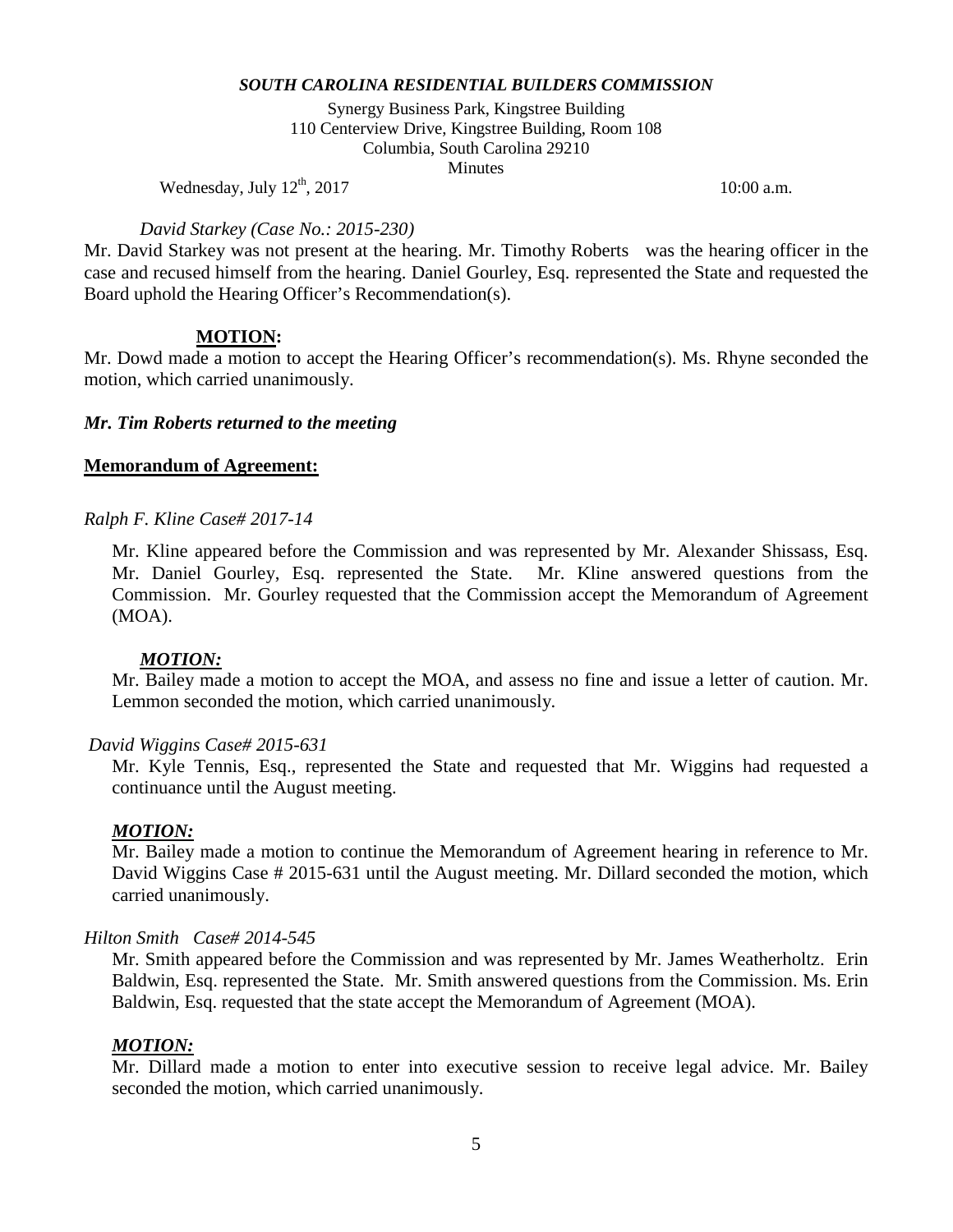Synergy Business Park, Kingstree Building 110 Centerview Drive, Kingstree Building, Room 108 Columbia, South Carolina 29210 **Minutes** 

Wednesday, July  $12^{th}$ , 2017 10:00 a.m.

# *MOTION:*

Mr. Bailey made a motion to exit executive session after receiving legal advice. Ms. Rhyne seconded the motion, which carried unanimously.

#### *MOTION:*

Mr. Bailey made a motion to dismiss the MOA with no disciplinary action. Ms. Rhyne seconded the motion, which carried unanimously.

### **FARB- Regulatory Law Seminar:**

## *MOTION:*

Mr. Bailey made a motion to approve payment for Advice Counsel Stacey Hewson to attend the FARB Regulatory Law Seminar. Ms. Rhyne seconded the motion, which carried unanimously.

#### **Administrator's Remarks for Information:**

*No remarks at this time*

#### **Office of General Counsel (OGC Report)**

*Kyle Tennis*

Mr. Tennis reported that OGC has109 open cases, 45cases pending action, 22 cases are pending consent agreements or memorandum of agreements,17 cases are pending disciplinary hearings, 9 cases pending final order hearings, 27 cases have been closed and there are 0 cases on appeal at this time.

#### **Office of Investigations and Enforcement (OIE Report)**

#### *Todd Bond*

**OIE Status Report** – Mr. Bond reported, 473 cases were received with 237 active investigations, with 447 cases closed as for July 12, 2017.

#### **Recommendation of Investigation Review Committee (IRC)**

*IRC Recommendations:*

#### **MOTION:**

Mr. Bailey made a motion to approve the recommendations of the Investigative Review Committee. Ms. Rhyne seconded the motion, which carried unanimously.

### *Resolution Guidelines:*

#### **MOTION:**

Ms. Rhyne made a motion to approve the Resolution Guidelines. Mr. Lemmon seconded the motion, which carried unanimously.

#### **Public Comments:**